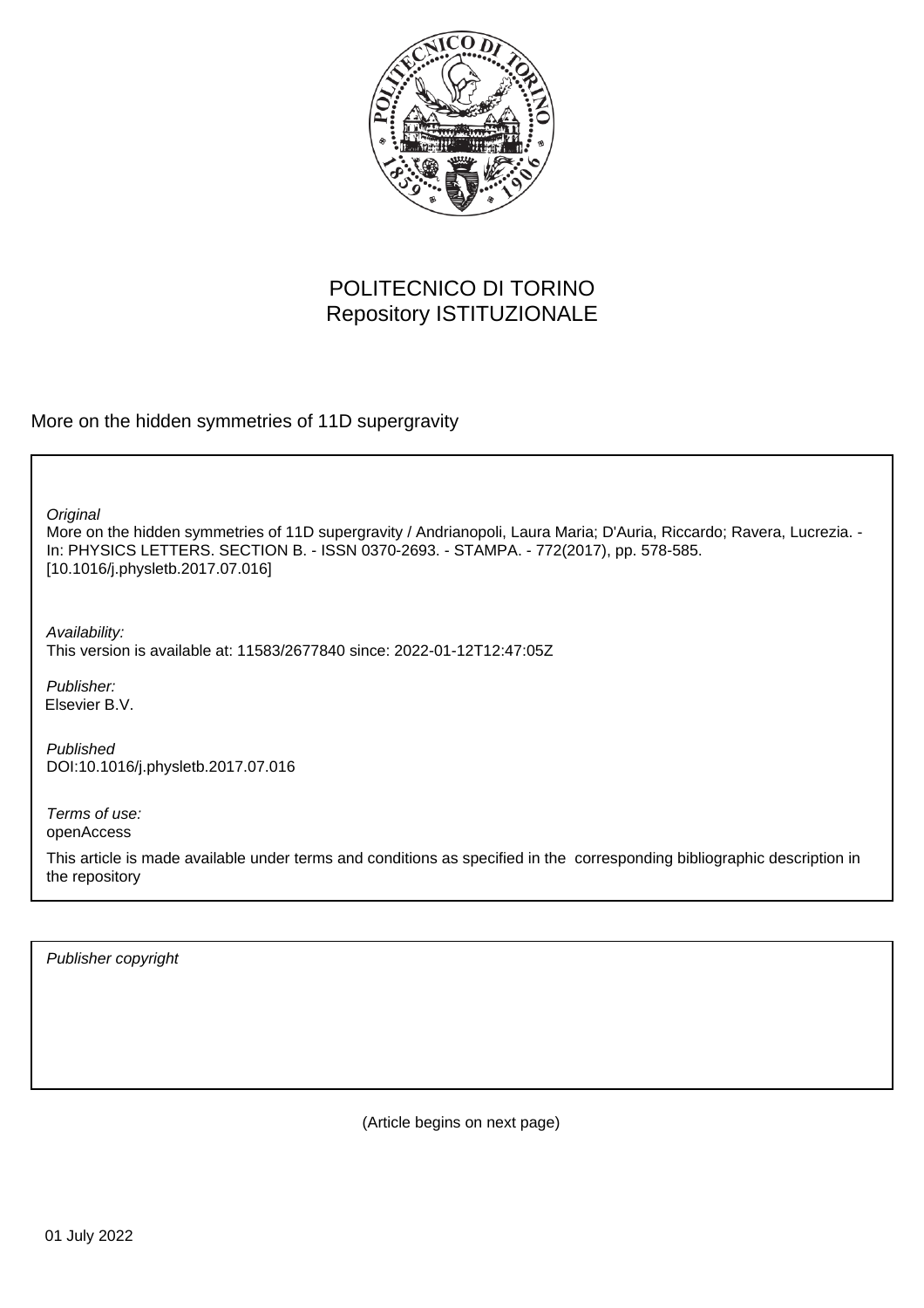#### [Physics Letters B 772 \(2017\) 578–585](http://dx.doi.org/10.1016/j.physletb.2017.07.016)

Contents lists available at [ScienceDirect](http://www.ScienceDirect.com/)

### Physics Letters B

[www.elsevier.com/locate/physletb](http://www.elsevier.com/locate/physletb)

# More on the hidden symmetries of 11D supergravity

Laura Andrianopoli <sup>a</sup>*,*b, Riccardo D'Auria a, Lucrezia Ravera <sup>a</sup>*,*b*,*<sup>∗</sup>

<sup>a</sup> *DISAT, Politecnico di Torino, Corso Duca degli Abruzzi 24, I-10129 Turin, Italy*

<sup>b</sup> *Istituto Nazionale di Fisica Nucleare (INFN) Sezione di Torino, Italy*

| ARTICLE INFO                                                                                                                                                   | <b>ABSTRACT</b>                                                                                                                                                                                                                                                                                                                                                                                                                                                                                                                                                                                                                                                                                                                                                                                                                                                                                                            |
|----------------------------------------------------------------------------------------------------------------------------------------------------------------|----------------------------------------------------------------------------------------------------------------------------------------------------------------------------------------------------------------------------------------------------------------------------------------------------------------------------------------------------------------------------------------------------------------------------------------------------------------------------------------------------------------------------------------------------------------------------------------------------------------------------------------------------------------------------------------------------------------------------------------------------------------------------------------------------------------------------------------------------------------------------------------------------------------------------|
| Article history:<br>Received 7 June 2017<br>Received in revised form 5 July 2017<br>Accepted 7 July 2017<br>Available online 13 July 2017<br>Editor: M. Cvetič | In this paper we clarify the relations occurring among the $\rho \in \mathfrak{sp}(1 32)$ algebra, the M-algebra and the hid-<br>den superalgebra underlying the Free Differential Algebra of D=11 supergravity (to which we will refer<br>as DF-algebra) that was introduced in the literature by D'Auria and Frè in 1981 and is actually a (Lorentz<br>valued) central extension of the M-algebra including a nilpotent spinor generator, $Q'$ . We focus in par-<br>ticular on the 4-form cohomology in 11D superspace of the supergravity theory, strictly related to the<br>presence in the theory of a 3-form $A^{(3)}$ . Once formulated in terms of its hidden superalgebra of 1-forms,<br>we find that $A^{(3)}$ can be decomposed into the sum of two parts having different group-theoretical mean-<br>ing: One of them allows to reproduce the FDA of the 11D Supergravity due to non-trivial contributions to |

new Maurer–Cartan equation.

tor *Q* ) for the 4-form cohomology of the eleven dimensional theory on superspace. © 2017 The Author(s). Published by Elsevier B.V. This is an open access article under the CC BY license [\(http://creativecommons.org/licenses/by/4.0/\)](http://creativecommons.org/licenses/by/4.0/). Funded by  $SCOAP<sup>3</sup>$ .

We further discuss about the crucial role played by the 1-form spinor *η* (dual to the nilpotent genera-

the 4-form cohomology in superspace, while the second one does not contribute to the 4-form cohomology, being a closed 3-form in the vacuum, defining however a one parameter family of trilinear forms invariant under a symmetry algebra related to osp*(*1|32*)* by redefining the spin connection and adding a

#### **1. Introduction**

The osp*(*1|32*)* algebra is the most general simple superalgebra involving a fermionic generator with 32 components, *Qα*,  $\alpha = 1, \dots, 32$ . This is also the dimension of the fermionic generator of eleven dimensional supergravity (11D supergravity in the following). It is then natural that, already from the first construction of 11D supergravity in [1], it was conjectured that osp*(*1|32*)* should play a role in the algebraic structure of supergravity, somehow underlying, at least in some contracted version, the eleven dimensional theory. They are however quite different: The 11D supergravity [1] contains, besides the super Poincaré fields given by the Lorentz spin connection  $\omega^{ab}$  and the supervielbein  $(V^a, \psi^\alpha)$ ,  $a = 0, 1, \dots, 10$ , also a 3-form  $A^{(3)}$ , satisfying, in the superspace vacuum:

$$
dA^{(3)} - \frac{1}{2}\bar{\psi} \wedge \Gamma_{ab}\psi \wedge V^a \wedge V^b = 0, \qquad (1.1)
$$

whose closure relies on 3-fermion 1-forms Fierz identities in superspace. As such, this theory is not based on a superalgebra, but

Corresponding author.

*E-mail addresses:* [laura.andrianopoli@polito.it](mailto:laura.andrianopoli@polito.it) (L. Andrianopoli), [riccardo.dauria@polito.it](mailto:riccardo.dauria@polito.it) (R. D'Auria), [lucrezia.ravera@polito.it](mailto:lucrezia.ravera@polito.it) (L. Ravera). instead on a Free Differential Algebra (FDA in the following) on the superspace spanned by the supervielbein. On the other hand, the fields of the osp*(*1|32*)* algebra are 1-forms dual to generators which include, besides the AdS generators  $J_{ab}$  and  $P_a$  and the supersymmetry charge  $Q_\alpha$ , also an extra generator  $Z_{a_1\cdots a_5}$  carrying five antisymmetrized Lorentz indices  $a = 0, 1, \dots, 10$ , its dual being a five-indexed antisymmetric Lorentz 1-form *Ba*1···*a*<sup>5</sup> .

In the sequel we shall mainly use the dual form of Lie (super-) algebras, written in terms of the Maurer–Cartan equations among 1-forms dual to the commutators of the Lie Algebra generators. In the case of osp*(*1|32*)*, the relevant set of 1-forms is  $\sigma^{\Lambda} \equiv {\psi^{\alpha}, \omega^{ab}, V^a, B^{a_1 \cdots a_5}}$ , dual to the  $\sigma \mathfrak{sp}(1|32)$  generators  $T_A \equiv \{Q_\alpha, J_{ab}, P_a, Z_{a_1 \cdot a_5}\}\$ , respectively.<sup>1</sup> The explicit form of the Maurer–Cartan equations for osp*(*1|32*)* Lie superalgebra, once decomposed in terms of its subalgebra so*(*1*,* 10*)*, is:

$$
d\omega^{ab} - \omega^{ac} \wedge \omega_c{}^b + e^2 V^a \wedge V^b + \frac{e^2}{4!} B^{ab_1...b_4} \wedge B^b{}_{b_1...b_4} + \frac{e}{2} \bar{\psi} \wedge \Gamma^{ab} \psi = 0,
$$

<sup>1</sup> They satisfy:  $\sigma^{\Lambda}(T_{\Sigma}) = \delta^{\Lambda}_{\Sigma}$ , being  $\delta^{\Lambda}_{\Sigma}$  properly antisymmetrized when  $\Lambda$  and  $\Sigma$ are sets of antisymmetric Lorentz indices;  $d\sigma^{\Lambda}(T_{\Sigma}, T_{\Gamma}) = -\frac{1}{2}C^{\Lambda}_{\Sigma\Gamma}$ ,  $C^{\Lambda}_{\Sigma\Gamma}$  being the structure constants of the Lie super algebra.

<http://dx.doi.org/10.1016/j.physletb.2017.07.016>





<sup>0370-2693/© 2017</sup> The Author(s). Published by Elsevier B.V. This is an open access article under the CC BY license [\(http://creativecommons.org/licenses/by/4.0/](http://creativecommons.org/licenses/by/4.0/)). Funded by SCOAP<sup>3</sup>.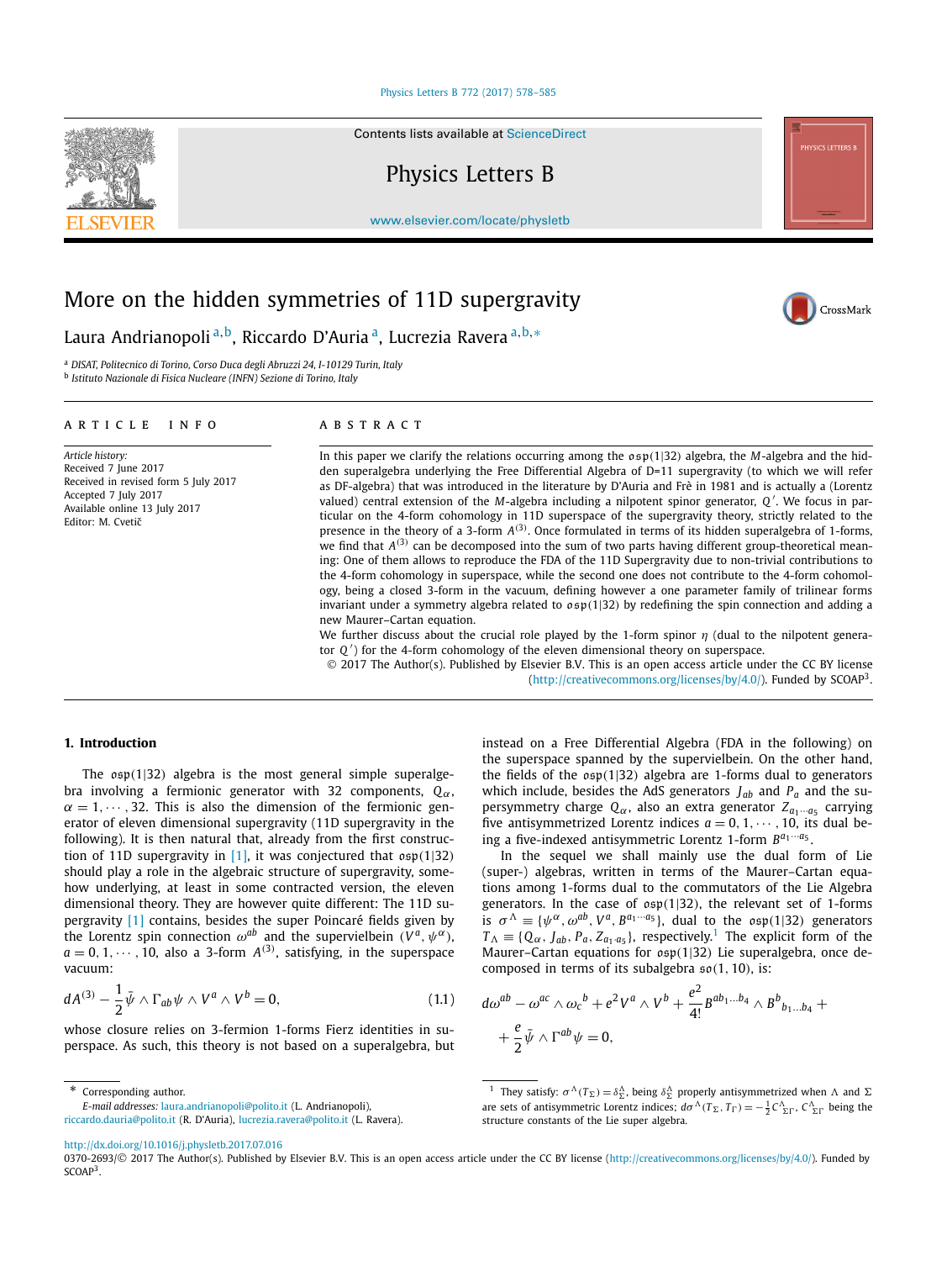$$
DV^{a} - \frac{e}{2 \cdot (5!)^{2}} \epsilon^{ab_{1}...b_{5}c_{1}...c_{5}} B_{b_{1}...b_{5}} \wedge B_{c_{1}...c_{5}} - \frac{i}{2} \bar{\psi} \wedge \Gamma^{a} \psi = 0,
$$
  

$$
DB^{a_{1}...a_{5}} - \frac{e}{5!} \epsilon^{a_{1}...a_{5}b_{1}...b_{6}} B_{b_{1}...b_{5}} \wedge V_{b_{6}} +
$$
 (1.2)

+ 
$$
\frac{5e}{6!} \epsilon^{a_1...a_5b_1...b_6} B^{c_1c_2}{}_{b_1b_2b_3} \wedge B_{c_1c_2b_4b_5b_6} +
$$
  
\n-  $\frac{i}{2} \bar{\psi} \wedge \Gamma^{a_1...a_5} \psi = 0,$   
\n $D\psi - \frac{i}{2} e \Gamma_a \psi \wedge V^a - \frac{i}{2 \cdot 5!} e \Gamma_{a_1...a_5} \psi \wedge B^{a_1...a_5} = 0,$ 

where  $D = D(\omega)$  is the Lorentz covariant derivative and *e* is a (dimensionful) constant.<sup>2</sup>

Let us note that the very presence of the generator  $B^{a_1 \cdots a_5}$  in the simple superalgebra (1.2) does not allow to interpret a theory based on such an algebra as a theory on ordinary superspace, whose cotangent space is spanned by the supervielbein  $(V^a, \psi)$ , with Lorentz spin connection  $\omega^{ab}$ . To allow such an interpretation, the Lorentz covariant derivative of the 1-form fields should be expressed only in terms of 2-forms bilinears of the supervielbein. This is not possible for the Lie supergroup manifold *O Sp(*1|32*)*, unless one would enlarge the notion of superspace by including the 1-form  $B^{a_1 \cdots a_5}$  as an extra bosonic cotangent vector, playing the role of a "dual vielbein".

The aim of the present paper is to investigate the role played by osp*(*1|32*)* on the FDA of 11D supergravity, and to clarify the analogies and differences between the two algebraic structures. Referring to what we have discussed so far, the comparison between 11D supergravity and a theory based on the Lie superalgebra osp*(*1|32*)* could be summarized as follows: On one hand, we have a theory well defined on superspace but involving a 3-form, and therefore based on an algebraic structure which is not associated with a Lie superalgebra, but with a FDA; On the other hand, we have an algebraic structure corresponding to a Lie superalgebra, osp*(*1|32*)*, which is however hardly associable to a theory on ordinary superspace, since it defines the tangent space to a Lie supergroup manifold corresponding to an *enlarged superspace* generated by  $\{\psi^{\alpha}, V^{\alpha}, B^{a_1 \cdots a_5}\}$ .

A Lie superalgebra of 1-forms leaving invariant 11D supergravity and reproducing, through a procedure that will be shortly reviewed in the following, the FDA *on ordinary 11D superspace*, was introduced already in 1981 in  $[2]$ . A subalgebra of the superalgebra given in [2] was discovered some years later. It includes a 1-form generator carrying five antisymmetrized Lorentz indices, *Ba*1···*a*<sup>5</sup> , together with another 1-form generator, *Bab*. They are the 1-forms dual to the central generators of a central extension of the supersymmetry algebra including, besides the Poincaré algebra, the anticommutator

$$
\{Q, \bar{Q}\} = -\left[i\left(C\Gamma^{a}\right)P_{a} + \frac{1}{2}\left(C\Gamma^{ab}\right)Z_{ab} + \frac{i}{5!}\left(C\Gamma^{a_{1}\cdots a_{5}}\right)Z_{a_{1}\cdots a_{5}}\right],
$$
\n(1.3)

where  $Z_{ab}$ , and  $Z_{a_1 \cdots a_5}$  are Lorentz-valued central charges.<sup>3</sup> The super Lie algebra (1.3) was named *M*-algebra [3–7]. It is commonly considered as the super Lie algebra underlying *M*-theory [8–10] in its low energy limit, corresponding to 11D supergravity in the presence of non-trivial *M*-brane sources [11–16]. The algebra (1.3) generalizes to 11D supergravity (and in fact, by dimensional reduction, to all supergravities in dimensions higher than four) the topological notion of central extension of the supersymmetry algebra introduced in [17], as it encodes the on-shell duality symmetries of string and *M*-theory [18–22].

A field theory based on the *M*-algebra (1.3), however, is naturally described on an *enlarged superspace* spanning, besides the gravitino 1-form, also the bosonic fields  $\{V^{\hat{a}}, B^{ab}, B^{a_1 \cdots a_5}\}$ . If we hold on the idea that the low energy limit of *M*-theory should be based on the same ordinary superspace, spanned by the supervielbein  $(V^a, \psi)$ , as in 11D supergravity, then the *M*-algebra cannot be the final answer, since its generators are not sufficient to reproduce the FDA on which 11D supergravity is based.

This issue was raised already in  $[2]$ , and solved by further enlarging the set of generators with the inclusion of an extra nilpotent spinor generator. Indeed, as shown in  $[2]$ , the equivalence of a super-Lie algebra with the 11D FDA on superspace (and therefore to the Cremmer, Julia, Scherk theory [1]) can be proven if one is able to express the 3-form *A(*3*)* as a trilinear polynomial of 1-forms  $\sigma^{\Lambda}$ , namely  $A^{(3)} = A^{(3)}(\sigma^{\Lambda})$ , in such a way that  $A^{(3)}(\sigma^{\Lambda})$ still satisfies the FDA on superspace, eq.  $(1.1)$ :

$$
dA^{(3)}(\sigma^{\Lambda}) = \frac{1}{2}\bar{\psi} \wedge \Gamma_{ab}\psi \wedge V^{a} \wedge V^{b}.
$$
 (1.4)

As shown in [2], this is only possible if the  $\sigma^{\Lambda}$  (and their dual  $T_{\Lambda}$ ) close a Lie superalgebra, called D'Auria–Fré algebra (DF-algebra in the following), containing the *M*-algebra (1.3) as a subalgebra, but *including also a nilpotent fermionic generator*  $Q'$ , satisfying  $Q'^2 = 0$ , dual to a spinor 1-form *η*, whose contribution to the DF-algebra Maurer–Cartan equations is:

$$
D\eta = iE_1\Gamma_a\psi \wedge V^a + E_2\Gamma_{ab}\psi \wedge B^{ab} + iE_3\Gamma_{a_1\cdots a_5}\psi \wedge B^{a_1\cdots a_5}.
$$
\n(1.5)

Here,  $E_1, E_2, E_3$  are real constant parameters satisfying a suitable linear relation necessary for the closure  $D^2\eta = 0$  (see equation  $(3.2)$  in the following). Actually, in  $[2]$  only two particular sets of {*Ei*} were considered, but later in [23] it was shown that in fact a one-parameter family of {*Ei*} can be considered, corresponding to all possible solutions to  $(3.2)$  after choosing the normalization of *η*. We will come back to this point in Section 3.

In other words, the DF-superalgebra underlies the formulation of the 11D FDA on superspace (and therefore the 11D theory on space–time introduced in [1]) once the 3-form is expressed in terms of 1-form generators *including also the η 1-form*.

As it was shown in reference [24], this in turn implies that the group manifold generated by the DF-superalgebra has a fiberbundle structure whose base space is ordinary superspace, while the fiber is spanned, besides the Lorentz spin connection  $\omega^{ab}$ , also by the bosonic 1-form generators  $B^{ab}$ ,  $B^{a_1,...a_5}$ . In particular, the extra nilpotent generator  $Q'$ , dual to the 1-form  $\eta$ , allows to consider the extra 1-forms  $B^{ab}$  and  $B^{a_1 \cdots a_5}$  as gauge fields in ordinary superspace instead of additional vielbeins of an enlarged superspace. This is due to the dynamical cancellation of their unphysical contributions to the supersymmetry and gauge transformations with the supersymmetry and gauge transformation of *η*, according to  $(1.5)$ . As observed in  $[24]$ , all the above procedure of enlarging the field space to recover a well defined description of the physical degrees of freedom is strongly reminiscent of the BRST-procedure, and the behavior of  $\eta$  is such that it can be actually thought of as a ghost for the 3-form gauge symmetry, when the 3-form is parametrized in terms of 1-forms.

 $2$  In (1.2) we are considering dimensionful 1-form generators. Precisely, the bosonic 1-forms *V <sup>a</sup>, Ba*1···*a*<sup>5</sup> carry length dimension one, the gravitino 1-form *ψ* has length dimension 1*/*2, while the Lorentz spin connection *ωab* is adimensional. As a consequence, the parameter *e* has dimension −1 and can be thought as proportional to (the square root of) a cosmological constant.

Here and in the following the term "central" for the charges  $Z_{ab}$ ,  $Z_{a_1\cdots a_5}$  and for the spinorial charge *Q'* that will be introduced later, refers to their commutators with all the generators apart from the Lorentz generator *Jab*; The commutation relations with it are obviously dictated by their Lorentz index structure.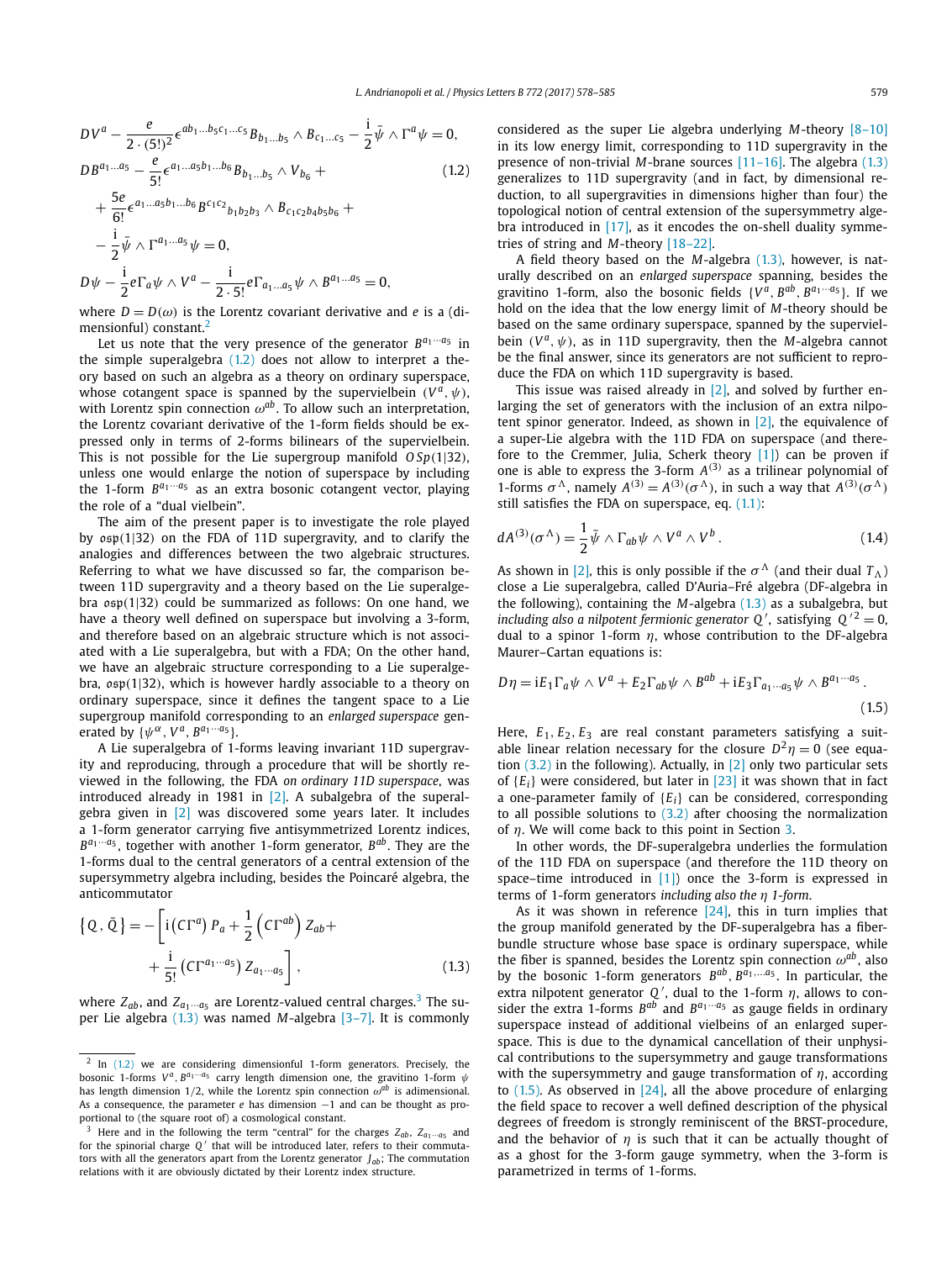The DF-algebra of [2] raised recently a certain interest in the mathematical–physicists community, due to the fact that it can be reformulated in terms of  $\mathcal{L}_n \subset \mathcal{L}_{\infty}$  algebras, or strong homotopy Lie algebras. A comprehensive reference to this approach can be found in [25,26].

During the years, many attempts have been made to relate the osp*(*1|32*)* superalgebra to the full DF- or to its *M*-subalgebra, and to 11D supergravity, see in particular [27]. Furthermore, in Refs. [28–30], the authors discussed the precise relation of the M-algebra to osp*(*1|32*)*. In particular, in [28] the general theory of expansions of Lie algebras was introduced, and applied to the above problem: It was shown that the *M*-algebra can be found as an expansion of osp*(*1|32*)(*2*,* 1*,* 2*)* (this was further explained in [29]). Then, in [30] the possibility of an "enlarged superspace variables/fields correspondence principle in *M*-theory" was discussed. Important contributions to the relations among the osp*(*1|32*)* superalgebra, the full DF- or to its *M*-subalgebra, and 11D supergravity were also given in  $[6,7,23,31-36]$ , mainly in the construction of a Chern–Simons 11D supergravity based on the supergroup *O Sp(*1|32*)*.

In the rest of the paper we are going to show that in fact the DF-algebra, which accounts for the non-trivial 4-form cohomology of 11D supergravity, cannot be found as a contraction from osp*(*1|32*)*. More precisely, we are going to show that the 3-form of 11D supergravity, once parametrized in terms of 1-forms of the DF-algebra, may be decomposed in the sum of two terms:

$$
A^{(3)}(\sigma^{\Lambda}) = A^{(3)}_{(0)} + \alpha A^{(3)}_{(e)},
$$

*α* being a free parameter. The contribution  $A_{(0)}^{(3)}$  explicitly breaks osp*(*1|32*)*, giving however the non-trivial contribution to the 4-form cohomology in superspace, while  $A_{(e)}^{(3)}$  is a 3-cocycle of the FDA enjoying invariance under a supergroup related, as it will be explained in Section 2, to *O Sp(*1|32*)* by redefining the spin connection and adding a new Maurer–Cartan equation. It is actually the only contribution in  $A^{(3)}(\sigma^{\Lambda})$  depending on the 1-form  $B^{a_1 \cdots a_5}$ .

#### **2. Torsion deforming osp***(***1|32***)*

The aim of this section is to give the precise relation of the osp*(*1|32*)* algebra with the M-algebra, in such a way to be able to compare it, in the following section, with the DF-algebra and with its *M*-(sub)algebra. This should in particular allow to overcome a possible obstruction, due the presence in the *M*-algebra of the 1-form generator  $B^{ab}$  associated to the central charge  $Z_{ab}$ , while no such generator appears in the osp*(*1|32*)* Maurer–Cartan equations (1.2).

This problem can be easily overcome by exploiting the freedom of redefining the Lorentz spin connection in the osp*(*1|32*)* algebra (1.2) by the addition of an antisymmetric tensor 1-form *Bab* (carrying length dimension 1) as follows:

$$
\omega^{ab} \to \omega^{ab} + eB^{ab} \equiv \hat{\omega}^{ab} \,, \tag{2.1}
$$

where *e* is a dimensionful parameter with length dimension −1 (it can then be identified with the one already present in the osp*(*1|32*)* algebra as written in (1.2)). The discussion presented here essentially follows results obtained in [27].

Note that such redefinition is always possible, and it implies a change of the torsion 2-form. After this redefinition of the spin connection, renaming  $\hat{\omega} \Rightarrow \omega$  eqs. (1.2) take the following form

$$
d\omega^{ab} - \omega^{ac} \wedge \omega_{c}{}^{b} - eDB^{ab} - e^{2}B^{ac} \wedge B_{c}{}^{b} + e^{2}V^{a} \wedge V^{b} +
$$
  
+  $\frac{e^{2}}{4!}B^{ab_{1...b_{4}}} \wedge B^{b_{b_{1...b_{4}}} + \frac{e}{2}\bar{\psi} \wedge \Gamma^{ab}\psi = 0,$   
 $D V^{a} + eB^{ab} \wedge V_{b} - \frac{e}{2 \cdot (5!)^{2}} \epsilon^{ab_{1...b_{5}c_{1...c_{5}}} B_{b_{1...b_{5}}} \wedge B_{c_{1...c_{5}}} +$   
-  $\frac{1}{2}\bar{\psi} \wedge \Gamma^{a}\psi = 0,$   
 $DB^{a_{1...a_{5}}} - 5eB^{m[a_{1}} \wedge B^{a_{2...a_{5}}]_{m} - \frac{e}{5!} \epsilon^{a_{1...a_{5}b_{1...b_{6}}} B_{b_{1...b_{5}}} \wedge V_{b_{6}} +$   
+  $\frac{5e}{6!} \epsilon^{a_{1...a_{5}b_{1...b_{6}}}B^{c_{1}c_{2}}{}_{b_{1}b_{2}b_{3}} \wedge B_{c_{1}c_{2}b_{4}b_{5}b_{6}} - \frac{i}{2}\bar{\psi} \wedge \Gamma^{a_{1...a_{5}}} \psi = 0,$   
 $D \psi - \frac{i}{2}e\Gamma_{a}\psi \wedge V^{a} - \frac{1}{4}e\Gamma_{ab}\psi \wedge B^{ab} +$   
-  $\frac{i}{2 \cdot 5!}e\Gamma_{a_{1...a_{5}}} \psi \wedge B^{a_{1...a_{5}}} = 0.$   
(2.2)

If one requires, as an extra condition, that the Lorentz so*(*1*,* 10*)* spin connection *ωab* satisfies:

$$
\mathcal{R}^{ab} = d\omega^{ab} - \omega^{ac} \wedge \omega_c{}^b = 0, \qquad (2.3)
$$

corresponding to a Minkowski background  $D^2 = 0$ , then the first equation in (2.2), which corresponds to the Maurer–Cartan equation for the osp*(*1|32*)* connection, splits into two equations, namely equation  $(2.3)$  plus the following condition

$$
DB^{ab} + eB^{ac} \wedge B_c{}^b = eV^a \wedge V^b + \frac{e}{4!} B^{ab_1...b_4} \wedge B^b{}_{b_1...b_4}
$$
  
+ 
$$
\frac{1}{2} \bar{\psi} \wedge \Gamma^{ab} \psi , \qquad (2.4)
$$

defining the Maurer–Cartan equation for the new tensor field *Bab* .

The algebra obtained from osp*(*1|32*)* through the above described procedure is not isomorphic to osp*(*1|32*)* because of the extra constraint  $(2.3)$ , implying  $(2.4)$ , which is imposed on  $(2.2)$ . A slight generalization of it was introduced in the literature in [27] in 1982, soon after [2], as a possible semisimple extension of the *D F* -algebra. Actually, the algebra introduced in [27] generalizes the algebra  $(2.2)$  with the constraint  $(2.3)$ , since it contains an extra Maurer–Cartan equation for a spinor 1-form of length dimension 3/2. We will call it here  $η<sub>SB</sub>$  (to avoid confusion with the *η* of the DF-algebra). Its explicit form is:

$$
\mathcal{R}^{ab} \equiv d\omega^{ab} - \omega^{ac} \wedge \omega_c{}^b = 0,
$$
  
\n
$$
DV^a = -e^{ab} \wedge V_b +
$$
  
\n
$$
+ \frac{e}{2 \cdot (5!)^2} \epsilon^{ab_1...b_5c_1...c_5} B_{b_1...b_5} \wedge B_{c_1...c_5} + \frac{i}{2} \bar{\psi} \wedge \Gamma^a \psi,
$$
  
\n
$$
DB^{ab} = eV^a \wedge V^b - e^{ac} \wedge B_c{}^b + \frac{e}{24} B^{ab_1...b_4} \wedge B^b{}_{b_1...b_4} +
$$
  
\n
$$
+ \frac{1}{2} \bar{\psi} \wedge \Gamma^{ab} \psi,
$$

$$
DB^{a_1...a_5} = 5eB^{m[a_1} \wedge B^{a_2...a_5]}m + \frac{e}{5!} \epsilon^{a_1...a_5b_1...b_6} B_{b_1...b_5} \wedge V_{b_6} +
$$
  
\n
$$
- \frac{5e}{6!} \epsilon^{a_1...a_5b_1...b_6} B^{c_1c_2}{}_{b_1b_2b_3} \wedge B_{c_1c_2b_4b_5b_6} +
$$
\n
$$
+ \frac{i}{2} \bar{\psi} \wedge \Gamma^{a_1...a_5} \psi,
$$
  
\n
$$
D\psi = \frac{i}{2} e\Gamma_a \psi \wedge V^a + \frac{1}{4} e\Gamma_{ab} \psi \wedge B^{ab} +
$$
  
\n
$$
+ \frac{i}{2 \cdot 5!} e\Gamma_{a_1...a_5} \psi \wedge B^{a_1...a_5},
$$
\n(2.5)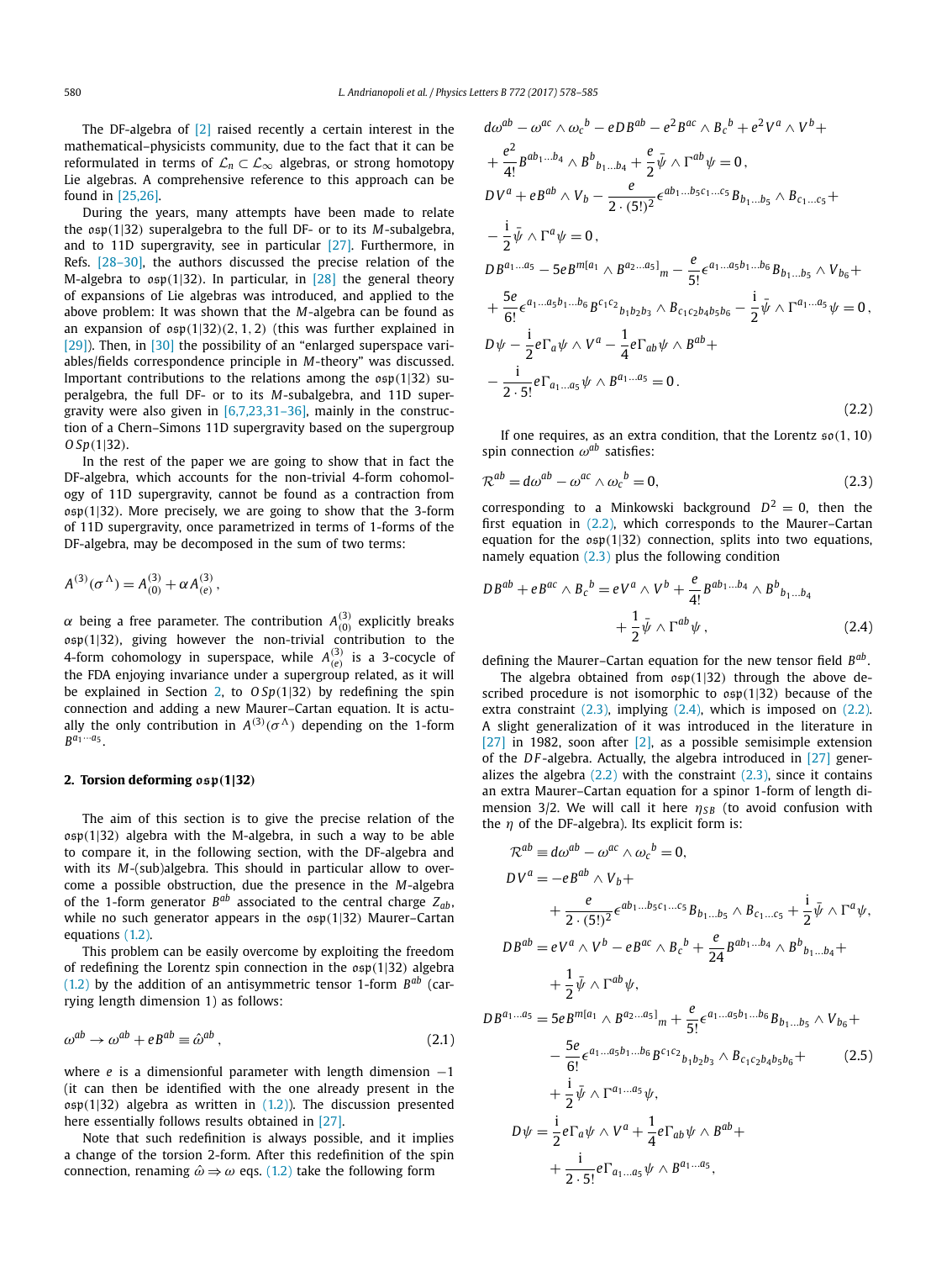$$
D\eta_{SB} = \frac{1}{2}\Gamma_a\psi \wedge V^a + \frac{1}{4}\Gamma_{ab}\psi \wedge B^{ab} +
$$

$$
+ \frac{1}{2\cdot 5!}\Gamma_{a_1...a_5}\psi \wedge B^{a_1...a_5} = \frac{1}{e}D\psi,
$$

where *D*, as before, denotes the Lorentz covariant derivative. It is in fact a (Lorentz valued) central extension of  $(2.2)$  after imposing (2.3), (2.4), since the dual of  $\eta_{SB}$  is a nilpotent generator commuting with all the generators but the Lorentz ones, the rationale of its introduction being that of *trying to reproduce* the DF algebra in the Inonü–Wigner contraction  $e \rightarrow 0$ . We shall refer to the algebra of [27], namely equations (2.5), as to the *SB-algebra*, and to its semisimple subalgebra (2.2), (2.3), (2.4) as to the *restricted SB* algebra (RSB in the following). $4$ 

The algebra (2.5) is actually closed under differentiation even if one deletes the last equation containing the covariant differential  $D\eta_{SB}$  (what corresponds to consider its subalgebra that we call here RSB algebra); This equation is in fact a double of the gravitino Maurer–Cartan equation, rescaled with the parameter *e*. Furthermore, we see that the Maurer–Cartan equation for the 1-form *ηS B* does not depend on any free parameter and, as such, in the limit  $e \rightarrow 0$  *it cannot be identified with the 1-form*  $\eta$  of *the* DF-algebra, see eq. (1.5).

We conclude that at the price of introducing the (torsion) field *Bab* satisfying (2.4), the osp*(*1|32*)* algebra can be mapped into the RSB-algebra, whereby the spin connection  $\omega^{ab}$  is identified with the Lorentz connection of a 11D Minkowski spacetime with vanishing Lorentz curvature (albeit with a modification of the (super)-torsion which is non-vanishing in both cases). We shall refer to the RSB algebra also as "torsion-deformed osp*(*1|32*)* algebra".

The RSB-algebra can be easily compared with the M-algebra, since its Maurer–Cartan equations have the virtue of reproducing exactly the *M*-algebra (but not the full *DF-algebra*) by the Inonü– Wigner contraction  $e \rightarrow 0$ .

For the RSB-algebra  $(2.2)$ ,  $(2.3)$ ,  $(2.4)$ , analogously to what happens for the algebra osp*(*1|32*)* in the standard formulation (1.2), an interpretation in terms of ordinary superspace spanned by the supervielbein  $(V^a, \psi)$  is not possible, because of the presence of two kinds of extra "vielbeins" *Bab* and *Ba*1···*a*<sup>5</sup> , whose dual generators are not (Lorentz-valued) central charges in this case. Indeed the bosonic 1-forms  $B^{ab}$  and  $B^{a_1 \cdots a_5}$  are elements of a *semisimple* bosonic subalgebra and as such, independently of their superextension, they cannot be related to central charges. The same observation also holds for the SB-algebra since it shares the same bosonic subalgebra with the RSB algebra.

On the other hand, the DF Lie superalgebra, together with its bosonic subalgebra, is *non-semisimple* and it enjoys a fiber bundle structure over ordinary superspace, where the fiber includes, besides the Lorentz connection, also the 1-forms  $B^{ab}$  and  $B^{a_1 \cdots a_5}$ , which in this theory are dual to Lorentz-valued central charges and can therefore be interpreted as abelian gauge fields on superspace [24].

At the dynamical level, the space–time components  $B^{ab}{}_{|c}$ ,  $B^{a_1 \cdots a_5}$  of the 1-form gauge fields  $B^{ab}$ ,  $B^{a_1 \cdots a_5}$  (we are using rigid Lorentz indices) have extra degrees of freedom with respect to the component fields  $A_{[abc]}^5$  and  $B_{[a_1\cdots a_6]}$ , appearing in the FDA on

which 11D supergravity is based.<sup>6</sup> As we are going to clarify in Section 3, the extra degrees of freedom are dynamically decoupled from the physical spectrum in the DF algebra (contrary to what happens for the M-algebra) because of the presence of the nilpotent spinor generator *η*, which thus behaves as a BRST-ghost guaranteeing the equivalence of the hidden algebra with the super FDA.<sup>7</sup>

The detailed relation of the full SB-algebra with the DF-one (including the relation and differences between the nilpotent spinors  $\eta_{SB}$  and  $\eta$  of the two algebras) is more subtle and will be analyzed in the following section.

We conclude this section by analyzing some properties of the RSB-superalgebra related to its feature of being a semisimple superalgebra.

For semisimple Lie algebras, as it is well known from the Chevalley–Eilenberg cohomology of Lie algebras, and as already pointed out in [27], it is always possible to define a non-trivial 3-cocycle  $H^{(3)}$  ( $dH^{(3)} = 0$ ) given by:

$$
H^{(3)} = C_{ABC}\sigma^A \wedge \sigma^B \wedge \sigma^C = -2h_{AB}\sigma^A \wedge d\sigma^B, \qquad (2.6)
$$

where  $C_{ABC} = h_{AL}C_{BC}^L$  are the structure constants of the algebra, with an index lowered with the Killing metric  $h_{AB}$ . The closure of  $H^{(3)}$  is easily proven by using the Maurer–Cartan equations:

$$
d\sigma^A + \frac{1}{2} C_{BC}^A \sigma^B \wedge \sigma^C = 0, \qquad (2.7)
$$

where the  $\sigma^A$  1-forms are in the coadjoint representation of the (super)-Lie algebra. Indeed:

$$
dH^{(3)} = -\frac{3}{2} C_{ABC} C^{C}{}_{LM} \sigma^{A} \wedge \sigma^{B} \wedge \sigma^{L} \wedge \sigma^{M} = 0, \qquad (2.8)
$$

its vanishing being due to Jacobi identities.

For the case of the semisimple RSB-algebra, the set of 1-forms correspond to  $\sigma^A = {\omega^{ab}, V^a, \psi^{\alpha}, B^{ab}, B^{a_1 \cdots a_5}}$ . However, the Lorentz quotient of the RSB group admits the Lorentz-covariant Maurer–Cartan equations:

$$
D\sigma^{\Lambda} + \frac{1}{2} C_{\Sigma\Gamma}^{\Lambda} \sigma^{\Sigma} \wedge \sigma^{\Gamma} = 0
$$
 (2.9)

for the restricted set of 1-forms  $\sigma^A = \{V^a, \psi^\alpha, B^{ab}, B^{a_1 \cdots a_5}\}\$ , allowing to rewrite, in this case:

$$
H^{(3)} = -2\sigma^{\Lambda} \wedge D\sigma^{\Sigma} h_{\Lambda\Sigma} , \qquad (2.10)
$$

and satisfying  $dH^{(3)} = 0$ . From direct calculation we find, up to overall normalization, that the cocycle  $H^{(3)}$  can be written as:

$$
H^{(3)} = V^a \wedge DV_a + \frac{1}{2} B^{ab} \wedge DB_{ab} + \frac{1}{5!} B^{a_1 \cdots a_5} \wedge DB_{a_1 \cdots a_5} +
$$
  
\n
$$
- \frac{1}{e} \bar{\psi} \wedge D\psi
$$
\n
$$
= e \Big( B_{ab} \wedge V^a \wedge V^b + \frac{1}{3} B_{ab} \wedge B^b{}_c \wedge B^{ca} +
$$
  
\n
$$
+ \frac{1}{4!} B^{b_1 b_2} \wedge B_{b_1 a_1 \cdots a_4} \wedge B_{b_2} a_1 \cdots a_4 +
$$
  
\n
$$
+ \frac{1}{(5!)^2} \epsilon_{a_1 \ldots a_5 b_1 \ldots b_5 m} B^{a_1 \ldots a_5} \wedge B^{b_1 \ldots b_5} \wedge V^m +
$$
\n(2.11)

The acronym SB(-algebra) stands for "Stony Brook"(-algebra). The standard acronym referring to the names of the authors (CFGPV) would have been quite long. Having observed that the authors of Ref. [27] were all affiliated to Stony Brook University, we found more convenient to adopt the shorter acronym SB.

<sup>5</sup> The possible interpretation of the field *Aμνρ* of 11D supergravity in terms of the totally antisymmetric part of the contorsion tensor in osp*(*1|32*)* was already considered in [31].

 $B_{[a_1 \cdots a_6]}$  are the components of the 6-form  $B^{(6)}$ , related to  $A^{(3)}$  by Hodgeduality of their field-strengths.

 $7$  This mechanism does not work for the semisimple RSB-algebra, since in that case the extra components in  $B^{ab}$ <sub>*ic*</sub>,  $B^{a_1 \cdots a_5}$ <sub>*ic*</sub> besides the fully antisymmetrized ones are not decoupled from the physical spectrum.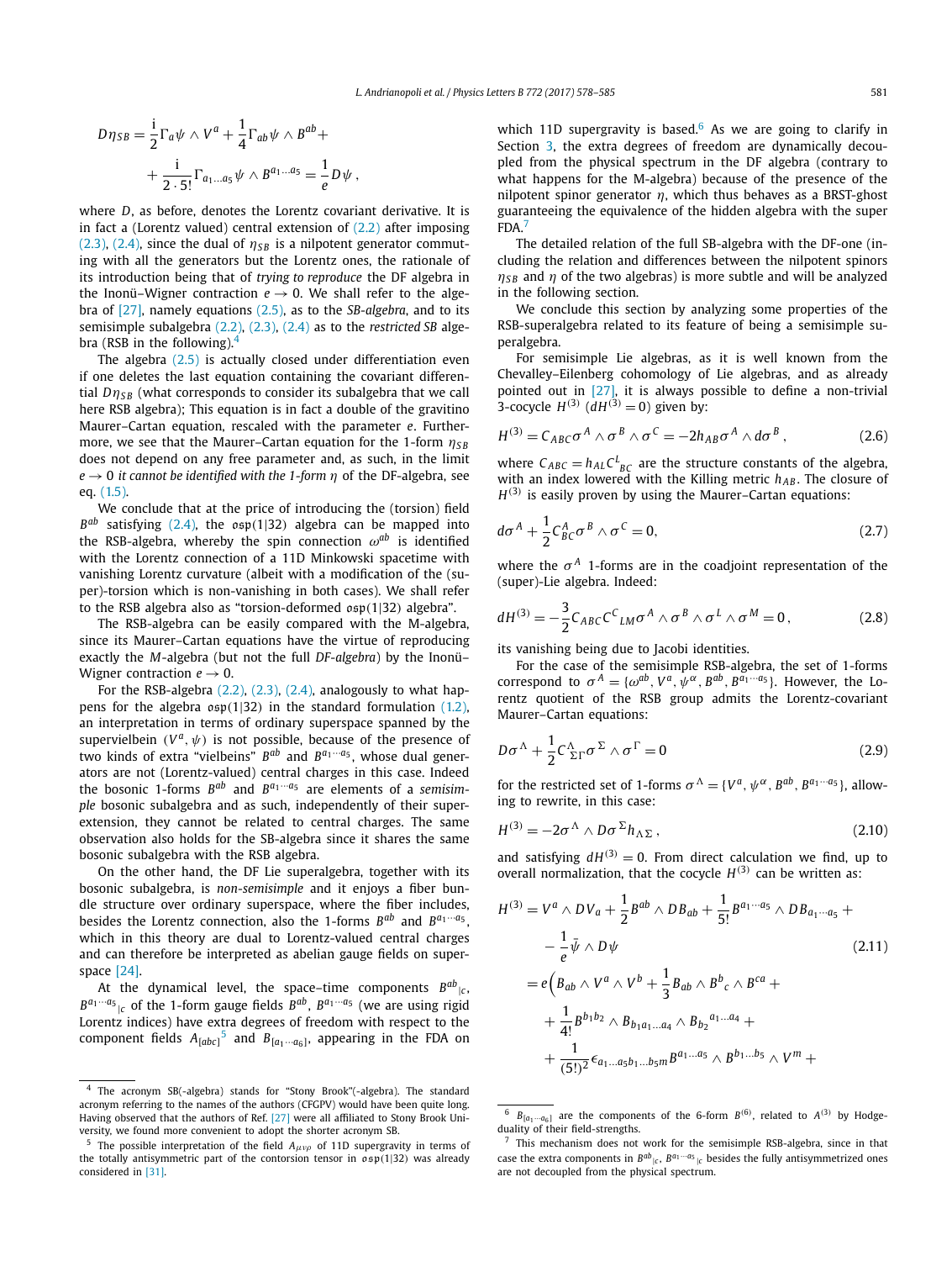$$
-\frac{1}{3}\frac{1}{[2! \cdot (3!)^2 \cdot 5!]} \epsilon_{m_1...m_6n_1...n_5} B^{m_1m_2m_3p_1p_2} \wedge B^{m_4m_5m_6p_1p_2} \wedge B^{n_1...n_5}.
$$
\n(2.12)

We observe that it is actually a bosonic 3-form, see eq. (2.12), the same expression holding for the 3-cocycle of its bosonic subalgebra.

An analogous result for osp*(*1|32*)* can be obtained by setting  $B^{ab} = 0$  in (2.11), (2.12).

Let us remark that the  $e \rightarrow 0$  limit of  $H^{(3)}$  is a singular limit:  $H^{(3)} \rightarrow 0$ , but  $\frac{1}{e}H^{(3)}$  is finite if one considers the second expression (2.12), while  $\frac{1}{e}dH^{(3)} \neq 0$  in the limit, corresponding to the fact that the Killing metric of the contracted superalgebra at  $e \rightarrow 0$  is degenerate.

For  $e \neq 0$ , instead,  $H^{(3)}$  is a 3-cocycle of the superalgebra and, following the general Sullivan construction of FDAs [37] (for a review, see for example [38]), it could be trivialized in terms of a 2-form  $Q^{(2)}$  writing:

$$
dQ^{(2)} + H^{(3)} = 0,\t\t(2.13)
$$

thus realizing a new FDA in the semisimple case.

It could be interesting to investigate about a hidden superalgebra of (2.13), which would allow to parametrize  $Q^{(2)}$  in terms of an appropriate set of 1-form generators. However, to ascertain whether one can associate a hidden super-Lie algebra to the FDA (2.13) one has to introduce extra fields besides the set of generators  $\{\sigma^{\Lambda}\}\$  of the SB-algebra. This is left to a future investigation.

#### **3. Relating osp***(***1|32***)* **to DF-algebra**

We would like to clarify here the relation between the DFalgebra of [2] and the SB-algebra that, as described in Section 2, is a Lorentz valued central extension of the osp*(*1|32*)* algebra in a torsion deformed form in which the Lorentz spin connection is decomposed into a flat spin connection and an appropriate tensor 1-form *Bab*.

To this aim, let us first write, from  $[2,24]$ , the Maurer–Cartan equations for the 1-forms  $\sigma^A = \{V^a, \psi_\alpha, B^{ab}, B^{a_1 \cdots a_5}, \eta_\alpha\}$  of the DF-algebra (in their Lorentz-covariant formulation):

$$
R^{ab} \equiv d\omega^{ab} - \frac{1}{2}\omega^{ac} \wedge \omega_c{}^b = 0,
$$
  
\n
$$
DV^a = \frac{i}{2}\overline{\Psi} \wedge \Gamma^a\Psi,
$$
  
\n
$$
D\Psi = 0,
$$
  
\n
$$
DB^{a_1a_2} = \frac{1}{2}\overline{\Psi} \wedge \Gamma^{a_1a_2}\Psi,
$$
  
\n
$$
DB^{a_1...a_5} = \frac{i}{2}\overline{\Psi} \wedge \Gamma^{a_1...a_5}\Psi,
$$
  
\n
$$
D\eta = iE_1\Gamma_a\Psi \wedge V^a + E_2\Gamma_{ab}\Psi \wedge B^{ab} +
$$
  
\n
$$
+ iE_3\Gamma_{a_1...a_5}\Psi \wedge B^{a_1...a_5}.
$$
  
\n(3.1)

Integrability of *Dη*-equation implies, using Fierz identities of the 1-forms *ψ* in superspace, the following relation among the parameters *Ei*:

$$
E_1 + 10E_2 - 6!E_3 = 0. \tag{3.2}
$$

Since one of the  $E_i$ 's can be reabsorbed in the normalization of  $\eta$ , the DF-algebra depends on one free parameter, as it was pointed out in [23].

As shown in [2], the DF-algebra 1-forms spanning the Maurer– Cartan equations allow to express the 3-form  $A^{(3)}$  of the FDA of 11D supergravity in terms of 1-forms  $\sigma^{\Lambda}$ , which, in the notations of [24] is:

$$
A^{(3)}(\sigma) = T_0 B_{ab} \wedge V^a \wedge V^b + T_1 B_{ab} \wedge B^b{}_c \wedge B^{ca} +
$$
  
+  $T_2 B_{b_1 a_1...a_4} \wedge B^{b_1}{}_{b_2} \wedge B^{b_2 a_1...a_4} +$   
+  $T_3 \epsilon_{a_1...a_5 b_1...b_5 m} B^{a_1...a_5} \wedge B^{b_1...b_5} \wedge V^m +$   
+  $T_4 \epsilon_{m_1...m_6 n_1...n_5} B^{m_1 m_2 m_3 p_1 p_2} \wedge B^{m_4 m_5 m_6 p_1 p_2} \wedge B^{n_1...n_5} +$   
+  $iS_1 \overline{\Psi} \wedge \Gamma_a \eta \wedge V^a + S_2 \overline{\Psi} \wedge \Gamma^{ab} \eta \wedge B_{ab} +$   
+  $iS_3 \overline{\Psi} \wedge \Gamma^{a_1...a_5} \eta \wedge B_{a_1...a_5}$ , (3.3)

where the real parameters  ${E_i, T_i, S_i}$  can be written in terms of a single parameter, as clarified in  $[23]$ , and are given in  $[24]$ . For our purpose, it is convenient to observe that they can be rewritten as follows:

$$
\begin{cases}\nT_0 = \frac{1}{6} + \alpha, \\
T_1 = -\frac{1}{90} + \frac{1}{3}\alpha, \\
T_2 = -\frac{1}{4!}\alpha, \\
T_3 = \frac{1}{(5!)^2}\alpha, \\
T_4 = -\frac{1}{3[2! \cdot (3!)^2 \cdot 5!]} \alpha, \\
E_1 = -10C + \frac{C^2}{E_3} \alpha, \\
E_2 = C + \frac{C^2}{2E_3} \alpha, \\
E_3 = \frac{1}{5!E_3} \alpha,\n\end{cases}\n\begin{cases}\nS_1 = \frac{1}{4!C} + \frac{1}{2 \cdot (5!)E_3} \alpha, \\
S_2 = -\frac{1}{10 \cdot (4!)C} + \frac{1}{4 \cdot (5!)E_3} \alpha, \\
S_3 = \frac{1}{2 \cdot (5!)^2 E_3} \alpha,\n\end{cases}
$$
\n(3.4)

where we have defined, using the notations of  $[24]$ ,  $C = E_2 - 60E_3$ ,  $\alpha \equiv 5! \frac{E_3^2}{C^2}.$ 

Given the above expression, it is useful to decompose the 1-form spinor *η* as follows:

$$
\eta = -10C(\xi + \alpha \lambda),\tag{3.5}
$$

where we introduced the spinor 1-forms *ξ* and *λ* satisfying:

$$
D\xi = i\Gamma_a \psi \wedge V^a - \frac{1}{10} \Gamma_{ab} \psi \wedge B^{ab},
$$
\n
$$
D\lambda = -\frac{C}{5E_3} \left( \frac{i}{2} \Gamma_a \psi \wedge V^a + \frac{1}{4} \Gamma_{ab} \psi \wedge B^{ab} + \frac{i}{2(5!)} \Gamma_{a_1 \cdots a_5} \psi \wedge B^{a_1 \cdots a_5} \right)
$$
\n
$$
= -\frac{C}{5E_3} D \eta_{SB}.
$$
\n(3.7)

From eq. (3.7) we see that  $\lambda$  can be chosen as proportional to the spinor 1-form  $η_{SB}$  introduced in (2.5) as a Lorentz-valued central extension of the RSB-superalgebra:  $\lambda = -\frac{C}{5E_3} \eta_{SB}$ .

Eqs. (3.4) and (3.5) allow to decompose also  $A^{(3)}(\sigma)$  into two pieces, namely

$$
A^{(3)} = A^{(3)}_{(0)} + \alpha A^{(3)}_{(e)},
$$
\n(3.8)

where

$$
A_{(0)}^{(3)} = \frac{1}{6} \left( B_{ab} \wedge V^a \wedge V^b - \frac{1}{15} B^{ab} \wedge B_{bc} \wedge B^c{}_a + \right. \\ - \frac{5i}{2} \bar{\psi} \wedge \Gamma_a \xi \wedge V^a + \frac{1}{4} \bar{\psi} \wedge \Gamma_{ab} \xi \wedge B^{ab} \right), \tag{3.9}
$$

while

$$
A_{(e)}^{(3)} = \frac{1}{e}H^{(3)} + 2\bar{\eta}_{SB}D\eta_{SB},
$$
\n(3.10)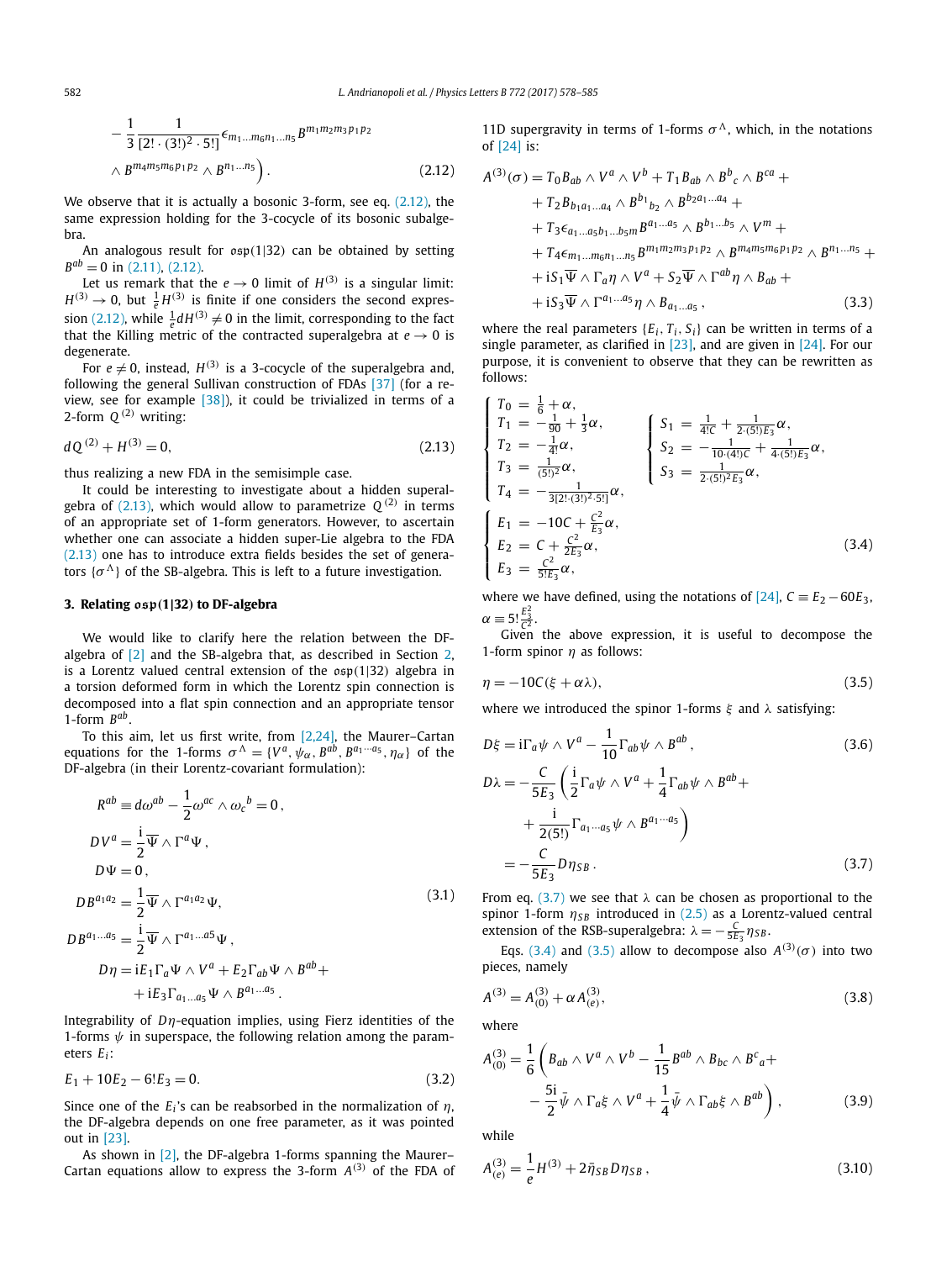where we recognize, in the first term in (3.10), the RSB-invariant 3-form  $\frac{1}{e}H^{(3)}$  introduced in (2.11), which in the  $e \rightarrow 0$  limit is finite but looses its character of being a 3-cocycle (a closed form), becoming just a 3-cochain of the *M*-algebra. Explicitly we have:

$$
\frac{1}{e}H^{(3)} = \left(B_{ab} \wedge V^a \wedge V^b + \frac{1}{3}B_{ab} \wedge B^b{}_c \wedge B^{ca} + \frac{1}{4!}B^{b_1b_2} \wedge B_{b_1a_1...a_4} \wedge B_{b_2}^{a_1...a_4} + \frac{1}{(5!)^2} \epsilon_{a_1...a_5b_1...b_5m} B^{a_1...a_5} \wedge B^{b_1...b_5} \wedge V^m + \frac{1}{3} \frac{1}{[2! \cdot (3!)^2 \cdot 5!]} \epsilon_{m_1...m_6n_1...n_5} B^{m_1m_2m_3p_1p_2} \wedge \epsilon_{m_1...m_5p_1p_2} \wedge B^{m_4m_5m_6p_1p_2} \wedge B^{n_1...n_5} \right), \tag{3.11}
$$

and, by straightforward differentiation using the Maurer–Cartan equations of DF-algebra (3.1), we easily verify that  $d\left(\frac{1}{e}H^{(3)}\right)$ *e*=0 :  $\neq$  0, while:

$$
dA_{(0)}^{(3)} = \frac{1}{2}\bar{\psi}\wedge\Gamma_{ab}\psi\wedge V^a\wedge V^b,\tag{3.12}
$$

$$
dA_{(e)}^{(3)} = 0.
$$
\n(3.13)

Some remarks are in order. First of all, let us observe that  $A_{(0)}^{(3)}$ only depends on the restricted set of 1-forms  $\{V^a, \psi, B^{ab}, \xi\}$ , not including *Ba*1···*a*<sup>5</sup> , through an expression, (3.9), which *does not contain any free parameters. The term*  $A_{(0)}^{(3)}$  *is however the only one* contributing to the (vacuum) 4-form cohomology in superspace, eq. (3.12),  $A_{(e)}^{(3)}$  being instead a closed 3-form in the vacuum.<sup>8</sup>

On the other hand, we see that the 1-parameter family of solutions to the DF-algebra, whose presence was clarified in [23], actually only depends on the contribution  $A_{(e)}^{(3)}$ , which appears as a trivial deformation of  $A_{(0)}^{(3)}$  in  $A^{(3)}$ , since it does not contribute to the vacuum 4-form cohomology (1.1).  $A_{(e)}^{(3)}$  is however invariant not only under the DF-algebra  $(3.1)$ , but also under the SB-algebra, *even at finite e.* The other term  $A_{(0)}^{(3)}$  does instead explicitly breaks the invariance under the SB-algebra.

Let us spend some words to discuss the role of the spinor 1-forms *ξ* and *λ* introduced in the decomposition (3.5) of *η*, and appearing in  $A^{(3)}$  (3.8), following the lines of the discussion given in [24]: The spinor  $\xi$  appears in  $A_{(0)}^{(3)}$ , and its role is to allow for  $dA_{(0)}^{(3)}$  to be a closed 4-form *on ordinary superspace*; It behaves as a cohomological ghost, since its supersymmetry and gauge transformations exactly cancel the non-physical contributions from *Bab* . The group manifold generated by the set of  $\{\sigma^{\Lambda}\}\$ including  $\xi$  has a fiber-bundle structure with ordinary superspace as base space [24].

As for the second spinor,  $\lambda \propto \eta_{SB}$ , appearing instead in the  $\mathfrak{osp}(1|32)$  invariant term  $A^{(3)}_{(e)}$ , at first sight its role could appear less clear, since  $dA^{(3)}_{(e)}=0$  in the FDA where the vacuum relation (1.1) holds. It plays however a role analogous to the one of  $\xi$ : Indeed, in the absence of its contribution,  $A_{(e)}^{(3)}$  would reduce to the bosonic 3-form  $\frac{1}{e}H^{(3)}$  that, as we already observed at the end of Section 2, is a closed 3-form for  $e \neq 0$ , this property being lost in the limit  $e \rightarrow 0$ . In the same limit,  $\frac{1}{e} dH^{(3)}$  is instead a 4-form polynomial of all the  $\sigma^{\Lambda}$ , that is a cochain of the enlarged superspace including  $B^{ab}$  and  $B^{a_1 \cdots a_5}$ . The role of  $\eta_{SB}$  is then crucial to restore,

also for  $\alpha \neq 0$ , the correct 4-form cohomology (1.1) on the vacuum superspace for  $dA^{(3)}$ , by allowing  $dA^{(3)}_{(e)} = 0$ .<sup>9</sup>

We remark that considering the interacting theory out of the vacuum, one should introduce a 4-form super fieldstrength *G(*4*)* in superspace:

$$
G^{(4)} \equiv dA^{(3)} - \frac{1}{2}\bar{\psi} \wedge \Gamma_{ab}\psi \wedge V^a \wedge V^b. \qquad (3.14)
$$

In this case one would expect that the superspace 4-form cohomology could also receive non-trivial contributions from  $dA^{(3)}_{(e)}$ .

### **4. Conclusions**

We have found that, despite of the fact that the *M*-algebra is a Inönü–Wigner contraction of the  $\mathfrak{osp}(1|32)$  algebra,<sup>10</sup> still the DFalgebra cannot be obtained as Inönü–Wigner contraction from the SB-algebra that, as we discussed, is a (Lorentz-valued) central extension of the RSB-algebra. Correspondingly, 11D supergravity is not left invariant by the osp*(*1|32*)* algebra (not even in its torsion deformed formulation RSB), while being invariant under the DF-superalgebra. This is due to the fact that the spinor 1-form *η* of the DF-algebra (that, as we have discussed, is a spinor "central" extension of the *M*-algebra) contributes to the DF-algebra with structure constants different from the ones of the SB-algebra (which is related to the osp*(*1|32*)* algebra, as discussed in Section 2). In particular, referring to eq.  $(3.5)$ , we see that  $\eta$  differs from  $η_{SB}$   $\propto$  *λ* by the extra 1-form generator *ξ*.

This has a counterpart in the expression of  $A^{(3)} = A^{(3)}(\sigma^{\Lambda})$ , which trivializes the vacuum 4-form cohomology in superspace in terms of DF-algebra 1-form generators  $\sigma^{\Lambda}$ . As the decomposition (3.8) shows,  $A^{(3)}(\sigma^{\Lambda})$  is not invariant under the  $\mathfrak{osp}(1|32)$ algebra (neither under its torsion deformation RSB) because of the contribution  $A_{(0)}^{(3)}$ , explicitly breaking this symmetry. Such term is however the only one contributing to the vacuum 4-form cohomology in superspace, due to the presence in the DF-algebra of the two spinors *ξ* and  $η<sub>SB</sub>$  into which the cohomological spinor *η* can be decomposed.

A still open problem is to perform a similar analysis for the 6-form  $B^{(6)}$  of 11D supergravity. As we discussed in [24], we expect in this case that a cohomological 1-form spinor different from *η* should play a crucial role. The decomposition (3.5) of *η* into a linear combination of 1-form spinors,  $ξ$  and  $η_{SB}$ , suggests that possibly the relevant spinor in the case of  $B^{(6)}$  could correspond to a linear combination of *ξ* and  $η<sub>SB</sub>$  different from (3.5). Such analysis should preliminarily require the knowledge of the parametrization of *B(*6*)* in terms of 1-forms, which is not available yet.

The above decomposition of  $A^{(3)}(\sigma^{\Lambda}) = A^{(3)}_{(0)} + \alpha A^{(3)}_{(e)}$  in superspace, where we disclosed different contributions to the 4-form cohomology on superspace from the two terms  $dA_{(0)}^{(3)}(\sigma^{\Lambda})$  and  $dA^{(3)}_{(e)}(\sigma^{\Lambda})$ , suggests that the above contributions could be possibly related to the general analysis of [39–41], where the 4-form cohomology of *M*-theory on a spin manifold *Y* is shown to be shifted, with respect to the integral cohomology class, by the canonical integral class of the spin bundle of *Y* . Referring to (3.14), it appears reasonable to conjecture that one could rephrase the above statement into the following one, in terms of the super field-strength  $G^{(4)}$  in superspace:  $G^{(4)}$  has integral periods in superspace, while

Surprisingly, it corresponds to one of the solutions found in the original paper of D'Auria–Fré [2].

<sup>&</sup>lt;sup>9</sup> On the other hand, in the semisimple case  $e \neq 0$ ,  $H^{(3)}$  is a closed 3-form and *η*<sub>SB</sub> looses its cohomological role.

More precisely, of its torsion deformation described in Section 2 (what we called RSB-algebra).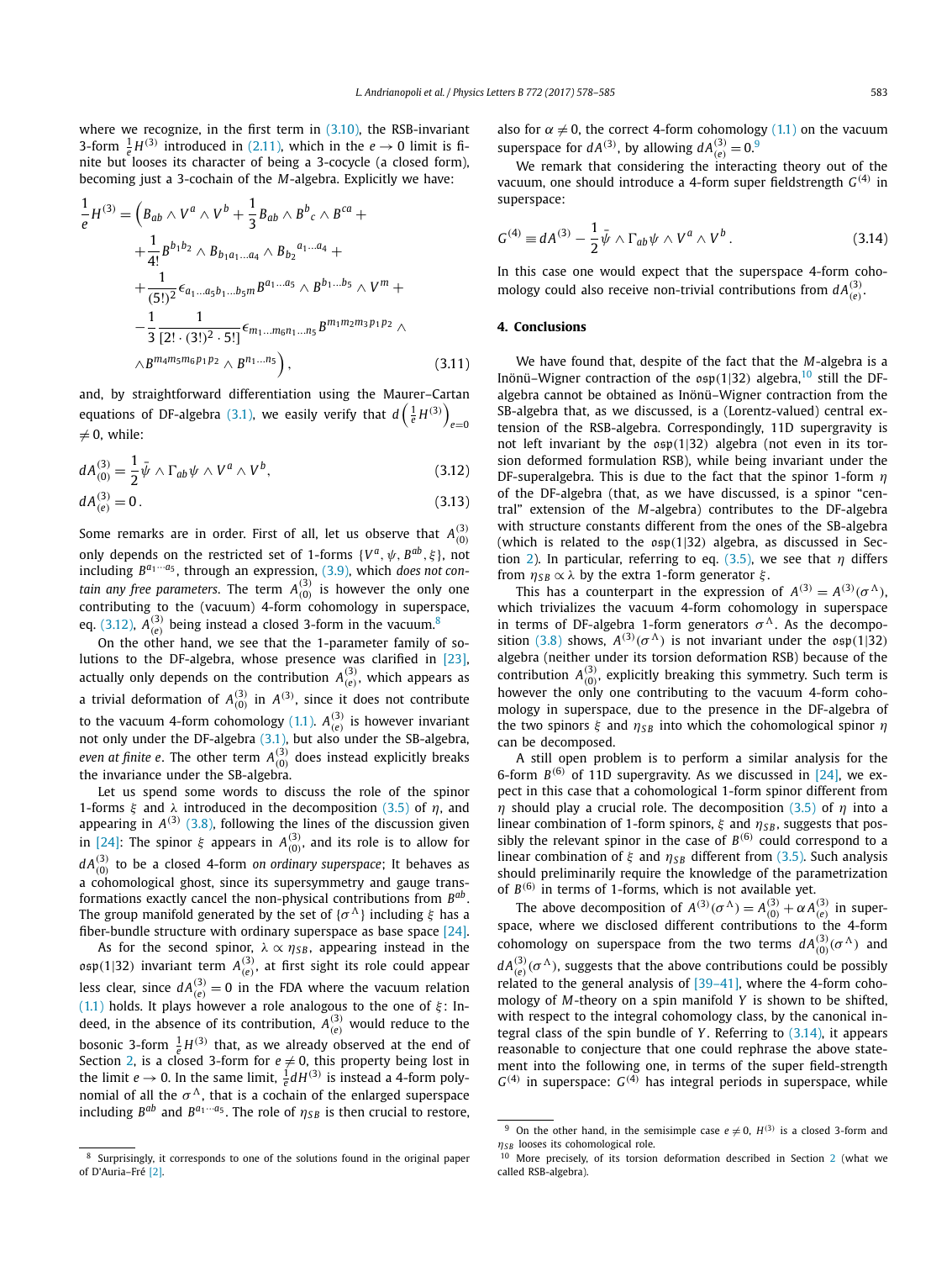the periods of  $dA^{(3)}$  are shifted by the contribution (possibly fractional) of the spin bundle. Since our analysis refers to the FDA describing the vacuum in *superspace* we should consider, as spin manifold *Y* , flat superspace, where the *integral* cohomology class is trivial. This corresponds, in our formulation, to the trivial contribution from the RSB-invariant term  $A_{(e)}^{(3)}(\sigma^{\Lambda})$ , the only non-trivial contribution to the 4-form cohomology on flat superspace coming from  $dA_{(0)}^{(3)}(\sigma^A)$ , which accounts for the contribution from the spin bundle. A deeper analysis of the correspondence between the two approaches, for the vacuum theory and for the dynamical theory out of the vacuum, is currently under investigation and left to future work. In particular, it is still to be explicitly shown that the contribution to the 4-form cohomology in superspace from  $dA_{(0)}^{(3)}(\sigma^{\Lambda})$  could assume both integer and half-integer values. In this direction, the techniques developed in [42], where a formulation of supergravity in superspace with integral forms was introduced, could be particular useful.

It appears that the nilpotent spinor 1-form *η* could be an important addition towards the construction of a possible off-shell theory underlying 11D supergravity. In  $[6]$ , a supersymmetric 11D lagrangian invariant under the *M*-algebra and closing off-shell without requiring auxiliary fields was constructed, as a Chern-Simons form. It would be very interesting to investigate the possible connections between the two approaches.

Finally, let us stress that the description of 11D supergravity in terms of its hidden DF-algebra could be particularly useful in the analysis of its compactification to lower dimensions: The 1-form fields  $\sigma^{\Lambda}$  of the DF-algebra should give an alternative description of exceptional field theory (see, for example [43–45] and references therein) where the section constraints, required in that theory to project the field equations on ordinary superspace, should be dynamically implemented through the presence of the cohomological spinor *η*. Some work is in progress on this topic.

#### **Acknowledgements**

We are grateful to Bianca Letizia Cerchiai, Mario Trigiante and Jorge Zanelli for stimulating discussions and comments. L.A. and R.D'A. also acknowledge an interesting discussion with Paolo Aschieri, Andreas Deser, Leonardo Castellani and Christian Saemann. L.A. would like to thank the Galileo Galilei Institute for Theoretical Physics for the kind hospitality during the early stages of the preparation of this work.

#### **References**

- [1] E. Cremmer, B. Julia, J. Scherk, Supergravity theory in eleven-dimensions, Phys. Lett. B 76 (1978) 409, [http://dx.doi.org/10.1016/0370-2693\(78\)90894-8.](http://dx.doi.org/10.1016/0370-2693(78)90894-8)
- [2] R. D'Auria, P. Fré, Geometric supergravity in d = 11 and its hidden supergroup, Nucl. Phys. B 201 (1982) 101, [http://dx.doi.org/10.1016/0550-3213\(82\)90376-5](http://dx.doi.org/10.1016/0550-3213(82)90376-5), Nucl. Phys. B 206 (1982) 496 (Erratum).
- [3] J.A. de Azcarraga, J.P. Gauntlett, J.M. Izquierdo, P.K. Townsend, Topological extensions of the supersymmetry algebra for extended objects, Phys. Rev. Lett. 63 (1989) 2443, <http://dx.doi.org/10.1103/PhysRevLett.63.2443>.
- [4] E. Sezgin, The M algebra, Phys. Lett. B 392 (1997) 323, [http://dx.doi.org/10.](http://dx.doi.org/10.1016/S0370-2693(96)01576-6) [1016/S0370-2693\(96\)01576-6,](http://dx.doi.org/10.1016/S0370-2693(96)01576-6) arXiv:hep-th/9609086.
- [5] P.K. Townsend, M theory from its [superalgebra,](http://refhub.elsevier.com/S0370-2693(17)30563-4/bib546F776E73656E643A313939377767s1) in: Cargese 1997, Strings, Branes and Dualities, pp. 141–177, [arXiv:hep-th/9712004.](http://refhub.elsevier.com/S0370-2693(17)30563-4/bib546F776E73656E643A313939377767s1)
- [6] M. Hassaine, R. Troncoso, J. Zanelli, Poincare invariant gravity with local supersymmetry as a gauge theory for the M-algebra, Phys. Lett. B 596 (2004) 132, <http://dx.doi.org/10.1016/j.physletb.2004.06.067>, arXiv:hep-th/0306258.
- [7] M. Hassaine, R. Troncoso, J. Zanelli, 11D [supergravity](http://refhub.elsevier.com/S0370-2693(17)30563-4/bib4861737361696E653A323030347070s1) as a gauge theory for the M-algebra, PoS WC 2004 (2005) 006, [arXiv:hep-th/0503220.](http://refhub.elsevier.com/S0370-2693(17)30563-4/bib4861737361696E653A323030347070s1)
- [8] J.H. Schwarz, The power of M theory, Phys. Lett. B 367 (1996) 97, [http://dx.doi.](http://dx.doi.org/10.1016/0370-2693(95)01429-2) [org/10.1016/0370-2693\(95\)01429-2](http://dx.doi.org/10.1016/0370-2693(95)01429-2), arXiv:hep-th/9510086.
- [9] M.J. Duff, M theory (the theory formerly known as strings), Int. J. Mod. Phys. A 11 (1996) 5623, <http://dx.doi.org/10.1142/S0217751X96002583>, arXiv:hepth/9608117, Subnucl. Ser. 34 (1997) 324, Nucl. Phys. Proc. Suppl. 52 (1–2) (1997) 314.
- [10] P.K. [Townsend,](http://refhub.elsevier.com/S0370-2693(17)30563-4/bib546F776E73656E643A31393936786As1) Four lectures on M theory, in: Trieste 1996, High Energy Physics and Cosmology, pp. 385–438, [arXiv:hep-th/9612121.](http://refhub.elsevier.com/S0370-2693(17)30563-4/bib546F776E73656E643A31393936786As1)
- [11] E. Bergshoeff, E. Sezgin, P.K. Townsend, Supermembranes and elevendimensional supergravity, Phys. Lett. B 189 (1987) 75, [http://dx.doi.org/10.](http://dx.doi.org/10.1016/0370-2693(87)91272-X) [1016/0370-2693\(87\)91272-X.](http://dx.doi.org/10.1016/0370-2693(87)91272-X)
- [12] M.J. Duff, P.S. Howe, T. Inami, K.S. Stelle, Superstrings in D=10 from supermembranes in D=11, Phys. Lett. B 191 (1987) 70, [http://dx.doi.org/10.1016/0370-](http://dx.doi.org/10.1016/0370-2693(87)91323-2) [2693\(87\)91323-2](http://dx.doi.org/10.1016/0370-2693(87)91323-2).
- [13] E. Bergshoeff, E. Sezgin, P.K. Townsend, Properties of the eleven-dimensional super membrane theory, Ann. Phys. 185 (1988) 330, [http://dx.doi.org/10.1016/](http://dx.doi.org/10.1016/0003-4916(88)90050-4) [0003-4916\(88\)90050-4](http://dx.doi.org/10.1016/0003-4916(88)90050-4).
- [14] A. Achucarro, J.M. Evans, P.K. Townsend, D.L. Wiltshire, Super p-branes, Phys. Lett. B 198 (1987) 441, [http://dx.doi.org/10.1016/0370-2693\(87\)90896-3.](http://dx.doi.org/10.1016/0370-2693(87)90896-3)
- [15] P.K. Townsend, The eleven-dimensional supermembrane revisited, Phys. Lett. B 350 (1995) 184, [http://dx.doi.org/10.1016/0370-2693\(95\)00397-4,](http://dx.doi.org/10.1016/0370-2693(95)00397-4) arXiv:hepth/9501068.
- [16] P.K. Townsend, P-brane [democracy,](http://refhub.elsevier.com/S0370-2693(17)30563-4/bib546F776E73656E643A313939356770s1) in: M.J. Duff (Ed.), The World in Eleven Dimensions, pp. 375–389, [arXiv:hep-th/9507048.](http://refhub.elsevier.com/S0370-2693(17)30563-4/bib546F776E73656E643A313939356770s1)
- [17] E. Witten, D.I. Olive, Supersymmetry algebras that include topological charges, Phys. Lett. B 78 (1978) 97, [http://dx.doi.org/10.1016/0370-2693\(78\)90357-X.](http://dx.doi.org/10.1016/0370-2693(78)90357-X)
- [18] M.J. Duff, J.X. Lu, Duality rotations in membrane theory, Nucl. Phys. B 347 (1990) 394, [http://dx.doi.org/10.1016/0550-3213\(90\)90565-U.](http://dx.doi.org/10.1016/0550-3213(90)90565-U)
- [19] C.M. Hull, P.K. Townsend, Unity of superstring dualities, Nucl. Phys. B 438 (1995) 109, [http://dx.doi.org/10.1016/0550-3213\(94\)00559-W,](http://dx.doi.org/10.1016/0550-3213(94)00559-W) arXiv:hepth/9410167.
- [20] E. Witten, String theory dynamics in various dimensions, Nucl. Phys. B 443 (1995) 85, [http://dx.doi.org/10.1016/0550-3213\(95\)00158-O,](http://dx.doi.org/10.1016/0550-3213(95)00158-O) arXiv:hep-th/ 9503124.
- [21] M.J. Duff, J.T. Liu, R. Minasian, Eleven-dimensional origin of string-string duality: a one loop test, Nucl. Phys. B 452 (1995) 261, [http://dx.doi.org/10.](http://dx.doi.org/10.1016/0550-3213(95)00368-3) [1016/0550-3213\(95\)00368-3](http://dx.doi.org/10.1016/0550-3213(95)00368-3), arXiv:hep-th/9506126.
- [22] K. Becker, M. Becker, A. Strominger, Five-branes, membranes and nonperturbative string theory, Nucl. Phys. B 456 (1995) 130, [http://dx.doi.org/10.1016/](http://dx.doi.org/10.1016/0550-3213(95)00487-1) [0550-3213\(95\)00487-1](http://dx.doi.org/10.1016/0550-3213(95)00487-1), arXiv:hep-th/9507158.
- [23] I.A. Bandos, J.A. de Azcarraga, J.M. Izquierdo, M. Picon, O. Varela, On the underlying gauge group structure of D=11 supergravity, Phys. Lett. B 596 (2004) 145, <http://dx.doi.org/10.1016/j.physletb.2004.06.079>, arXiv:hep-th/0406020; I.A. Bandos, J.A. de Azcarraga, M. Picon, O. Varela, On the formulation of D = 11 supergravity and the composite nature of its three-form gauge field, Ann. Phys. 317 (2005) 238, <http://dx.doi.org/10.1016/j.aop.2004.11.016>, arXiv:hepth/0409100.
- [24] L. Andrianopoli, R. D'Auria, L. Ravera, Hidden gauge structure of supersymmetric free differential algebras, J. High Energy Phys. 1608 (2016) 095, [http://dx.doi.org/10.1007/JHEP08\(2016\)095](http://dx.doi.org/10.1007/JHEP08(2016)095), arXiv:1606.07328 [hep-th].
- [25] H. Sati, U. Schreiber, Lie n-algebras of BPS charges, J. High Energy Phys. 1703 (2017) 087, [http://dx.doi.org/10.1007/JHEP03\(2017\)087](http://dx.doi.org/10.1007/JHEP03(2017)087), arXiv:1507.08692 [math-ph].
- [26] <https://ncatlab.org/nlab/show/L-infinity+algebras+in+physics>.
- [27] L. Castellani, P. Fre, F. Giani, K. Pilch, P. van [Nieuwenhuizen,](http://refhub.elsevier.com/S0370-2693(17)30563-4/bib43617374656C6C616E693A313938326B64s1) Gauging of *d* = 11 [supergravity?,](http://refhub.elsevier.com/S0370-2693(17)30563-4/bib43617374656C6C616E693A313938326B64s1) Ann. Phys. 146 (1983) 35.
- [28] J.A. de Azcarraga, J.M. Izquierdo, M. Picon, O. Varela, Generating Lie and gauge free differential (super)algebras by expanding Maurer–Cartan forms and Chern–Simons supergravity, Nucl. Phys. B 662 (2003) 185, [http://dx.doi.org/](http://dx.doi.org/10.1016/S0550-3213(03)00342-0) [10.1016/S0550-3213\(03\)00342-0,](http://dx.doi.org/10.1016/S0550-3213(03)00342-0) arXiv:hep-th/0212347.
- [29] J.A. de Azcarraga, J.M. Izquierdo, M. Picon, O. Varela, Extensions, expansions, Lie algebra cohomology and enlarged superspaces, Class. Quantum Gravity 21 (2004) S1375, <http://dx.doi.org/10.1088/0264-9381/21/10/010>, arXiv:hep-th/ 0401033.
- [30] J.A. de Azcarraga, J.M. Izquierdo, M. Picon, O. Varela, Expansions of algebras and superalgebras and some applications, Int. J. Theor. Phys. 46 (2007) 2738, [http://dx.doi.org/10.1007/s10773-007-9385-3,](http://dx.doi.org/10.1007/s10773-007-9385-3) arXiv:hep-th/0703017.
- [31] R. Troncoso, J. Zanelli, New gauge supergravity in seven-dimensions and eleven-dimensions, Phys. Rev. D 58 (1998) 101703, [http://dx.doi.org/10.1103/](http://dx.doi.org/10.1103/PhysRevD.58.101703) [PhysRevD.58.101703](http://dx.doi.org/10.1103/PhysRevD.58.101703), arXiv:hep-th/9710180.
- [32] P. Horava, M theory as a holographic field theory, Phys. Rev. D 59 (1999) 046004, <http://dx.doi.org/10.1103/PhysRevD.59.046004>, arXiv:hep-th/9712130.
- [33] R. Troncoso, J. Zanelli, Gauge supergravities for all odd dimensions, Int. J. Theor. Phys. 38 (1999) 1181, [http://dx.doi.org/10.1023/A:1026614631617,](http://dx.doi.org/10.1023/A:1026614631617) arXiv:hepth/9807029.
- [34] J. Zanelli, Lecture Notes on Chern-Simons [\(Super-\)Gravities,](http://refhub.elsevier.com/S0370-2693(17)30563-4/bib5A616E656C6C693A323030357361s1) second edition, February 2008, [arXiv:hep-th/0502193.](http://refhub.elsevier.com/S0370-2693(17)30563-4/bib5A616E656C6C693A323030357361s1)
- [35] F. Izaurieta, E. Rodriguez, P. Salgado, Expanding Lie (super)algebras through Abelian semigroups, J. Math. Phys. 47 (2006) 123512, [http://dx.doi.org/10.](http://dx.doi.org/10.1063/1.2390659) [1063/1.2390659,](http://dx.doi.org/10.1063/1.2390659) arXiv:hep-th/0606215.
- [36] F. Izaurieta, E. Rodriguez, On eleven-dimensional supergravity and Chern-Simons theory, Nucl. Phys. B 855 (2012) 308, [http://dx.doi.org/10.1016/j.](http://dx.doi.org/10.1016/j.nuclphysb.2011.10.012) [nuclphysb.2011.10.012](http://dx.doi.org/10.1016/j.nuclphysb.2011.10.012), arXiv:1103.2182 [hep-th].
- [37] D. Sullivan, Infinitesimal [computations](http://refhub.elsevier.com/S0370-2693(17)30563-4/bib53756C6C6976616Es1) in topology, Publ. Math. IHÉS 47 (1977) [269–331.](http://refhub.elsevier.com/S0370-2693(17)30563-4/bib53756C6C6976616Es1)